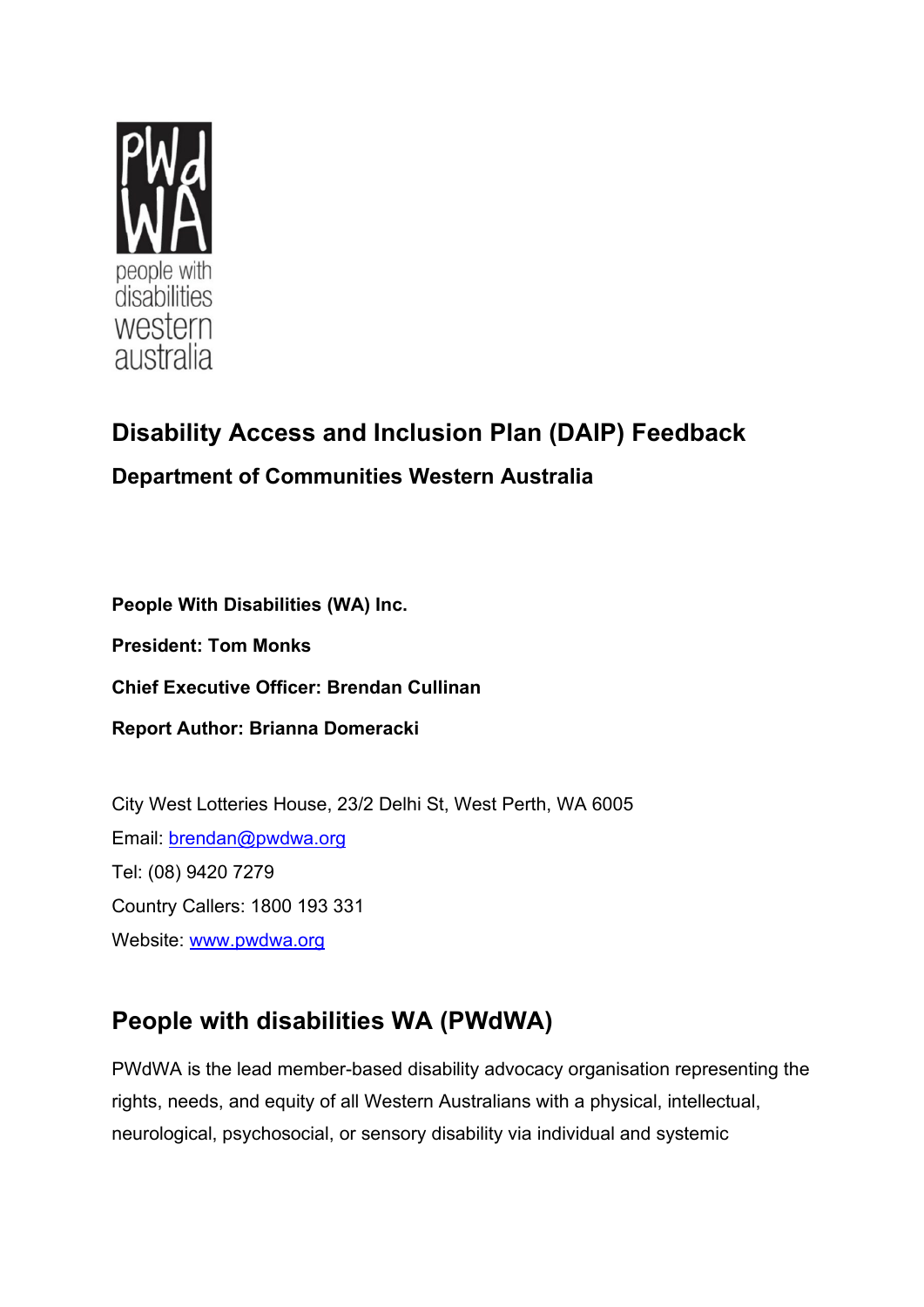advocacy. We provide access to information, and independent individual and systemic advocacy with a focus on those who are most vulnerable.   

PWdWA is run by and for people with disabilities and aims to advocate for the rights and empower the voices of all people with disabilities in Western Australia.

### **Introduction**

PWdWA would like to thank Department of Communities for the opportunity to provide feedback on their draft Disability Access and Inclusion Plan (DAIP). Department of Communities provides vital support to people with disabilities in the WA community. Creating an accessible and inclusive service is critical to achieving the goals set out in WA's State Disability Strategy 2020-2030.

Our submission is informed by the experiences of people with disability, their families and carers including our individual and systemic advocacy work and our networks within the WA disability sector. We have provided general comments and recommendations under each of the Pillars of the DAIP.

As a general comment we were disappointed to see the DAIP did contain any reference to co-design. WA's State Disability Strategy 2020-2030 clearly identifies co-design as the good practice approach to meaningful involvement of people with disabilities.[1](#page-1-0) We would expect the Department of Communities DAIP to clearly identify co-design as a targeted strategy in the various Pillars. We also recommend the Department of Communities works with people with disabilities to establish guidelines as to when co-design is required.

### **Pillar 1: Participate and contribute**

### **1.1 All community members can participate in public consultation conducted by us**

The lack of reference to co-design under Pillar 1 is particularly disappointing. Codesign is good practice for engaging people with disabilities in decision making, especially when planning services.

<span id="page-1-0"></span><sup>1</sup> Government of Western Australia. State Disability Strategy 2020-2030. [https://www.wa.gov.au/system/files/2021-05/State-Disability-Strategy-2020-2030.pdf.](https://www.wa.gov.au/system/files/2021-05/State-Disability-Strategy-2020-2030.pdf) Page 74-75.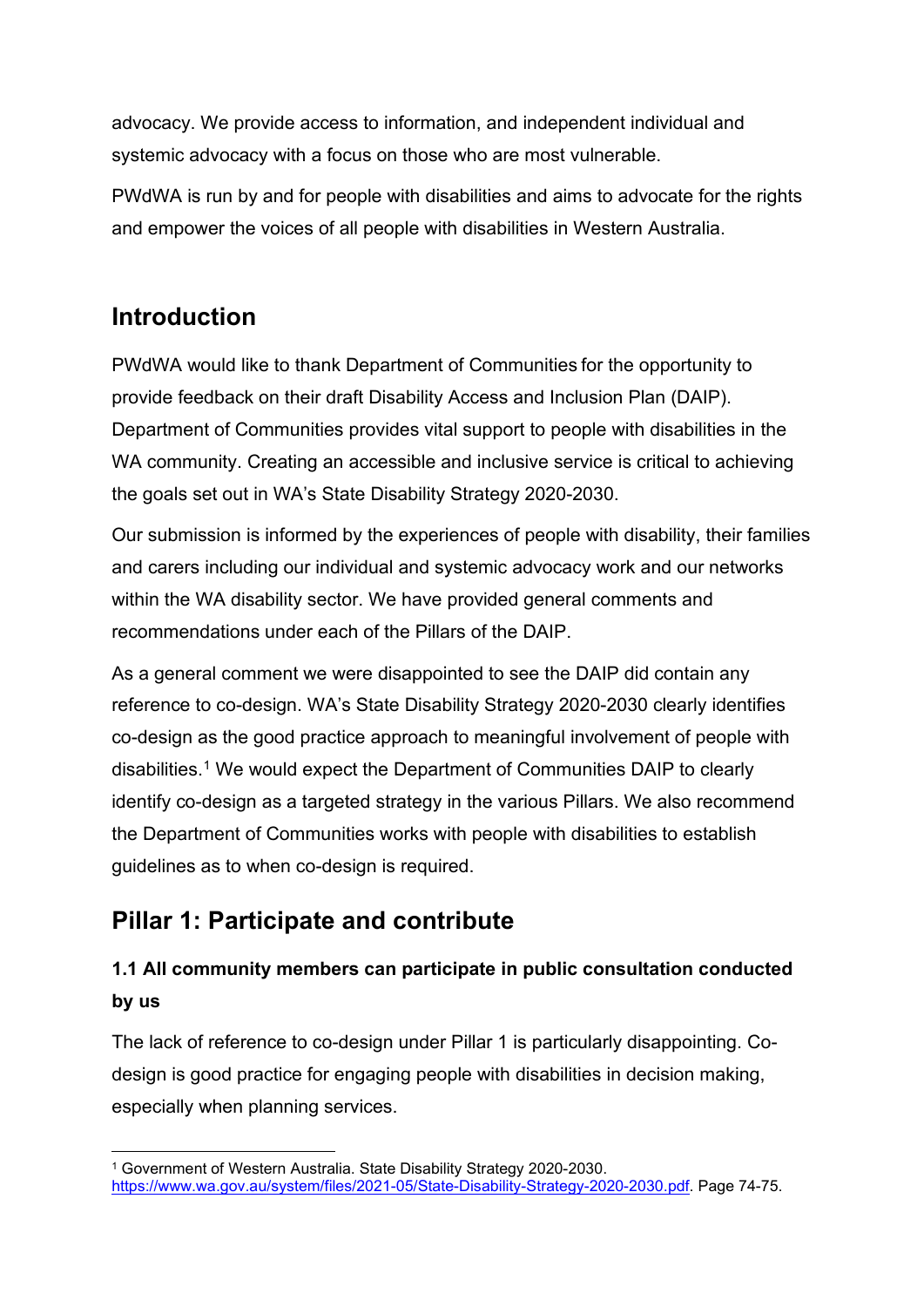### Recommendation 1

*Amend the first Action under Point 1.1 to clearly identify co-design as one of the approaches to be used in creating strategies and planning services.* 

### **1.2 All community members are encouraged to pursue employment opportunities with us**

PWdWA would like to see a commitment in the DAIP to supporting the career progression of people with disability into leadership roles. Research shows that people with disabilities do not have the same opportunities as others for professional development and training in workplaces as well as experiencing other barriers to career progression. [2](#page-2-0) The *People with Disability: Action Plan to Improve WA Public Sector Employment Outcomes 2020-2025* identifies expanded opportunities as a targeted action required by agencies. Action 2.8 specifically requires agencies to:

*Proactively give people with disability opportunities to participate in mobility and development programs such as peer mentoring, university placements, secondments, internships, work experience and projects[3](#page-2-1)*

We believe this requirement could be better reflected in the DAIP, demonstrating the Department of Communities commitment to diverse leadership.

### Recommendation 2

*Include the following action:*

*Increase the percentage of people with disability in leadership positions by proactively giving people with disability the opportunity to participate in mobility and development programs.*

```
Christina Ryan. February 2018. Westpac Social Change Fellowship Report. 
https://disabilityleaders.com.au/wp-content/uploads/2018/02/WestpacSCFellowshipReport-CRyan-
https://www.wa.gov.au/system/files/2020-
```
<span id="page-2-0"></span><sup>2</sup> Disability Leadership Institute. July 2016. Survey of Australian Disability Leaders. [https://disabilityleaders.com.au/wp-content/uploads/2018/02/survey-summary-February2017.pdf;](https://disabilityleaders.com.au/wp-content/uploads/2018/02/survey-summary-February2017.pdf)

<span id="page-2-1"></span>[<sup>09/</sup>People%20with%20Disability%20Action%20Plan%202020-2025.pdf](https://www.wa.gov.au/system/files/2020-09/People%20with%20Disability%20Action%20Plan%202020-2025.pdf)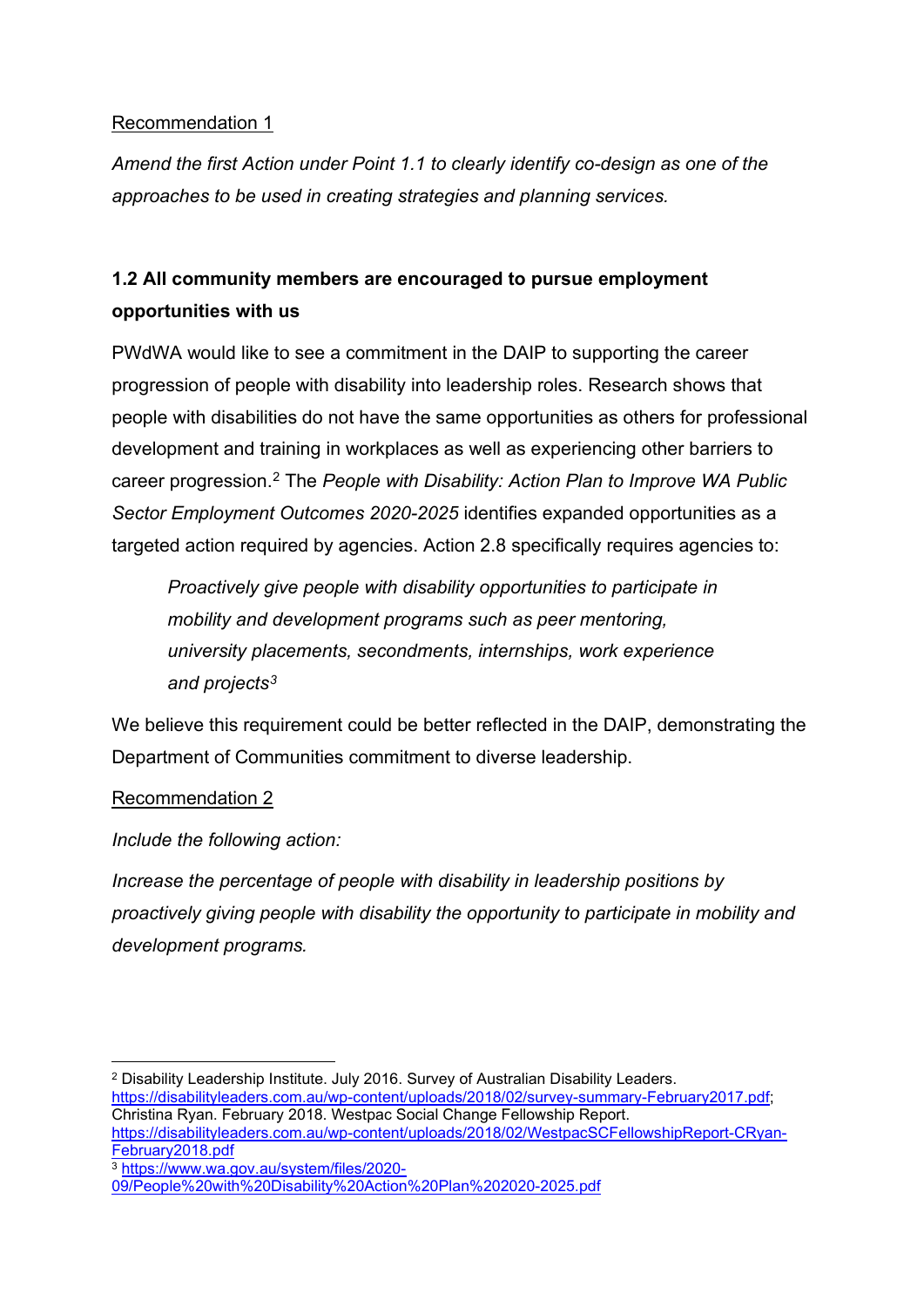The *People with Disability: Action Plan to Improve WA Public Sector Employment Outcomes 2020-*2025 requires agencies to encourage co-design when including people with disabilities in the review and design of agency practices. We feel the DAIP does not encourage best practice by setting the bar at consultation for employment resources.

### Recommendation 3

*Amend the action under Pillar 1.2 to require a co-design process to review and update resources to improve employee recruitment, retention, and training.*

The DAIP requires that managers be able to optimise the work environment to meet the needs of employees. This includes a refresh of documents on the supply of specialise equipment, work related aids, adjustments, and flexibility. Equally important is that staff are aware of their rights, and policies and procedures relating to aids, adjustments, and workplace flexibility.

### Recommendation 4

### *Include the following action point:*

*"Ensure people with disability are aware of their rights and can access the supports available to meet their employment needs."* 

### **Pillar 2: Inclusive Communities**

### **2.1 Our events and services are accessible to all community members**

PWdWA believe the action point about planning, designing, promoting, and delivering events and services would be strengthened by the inclusion of co-design. While it could be said that co-design is included under the umbrella of these terms, it is important that co-design be specifically acknowledge as best practice for meaningful involvement.

### Recommendation 5

*Require co-design be used whenever it is an appropriate approach to achieving an outcome.*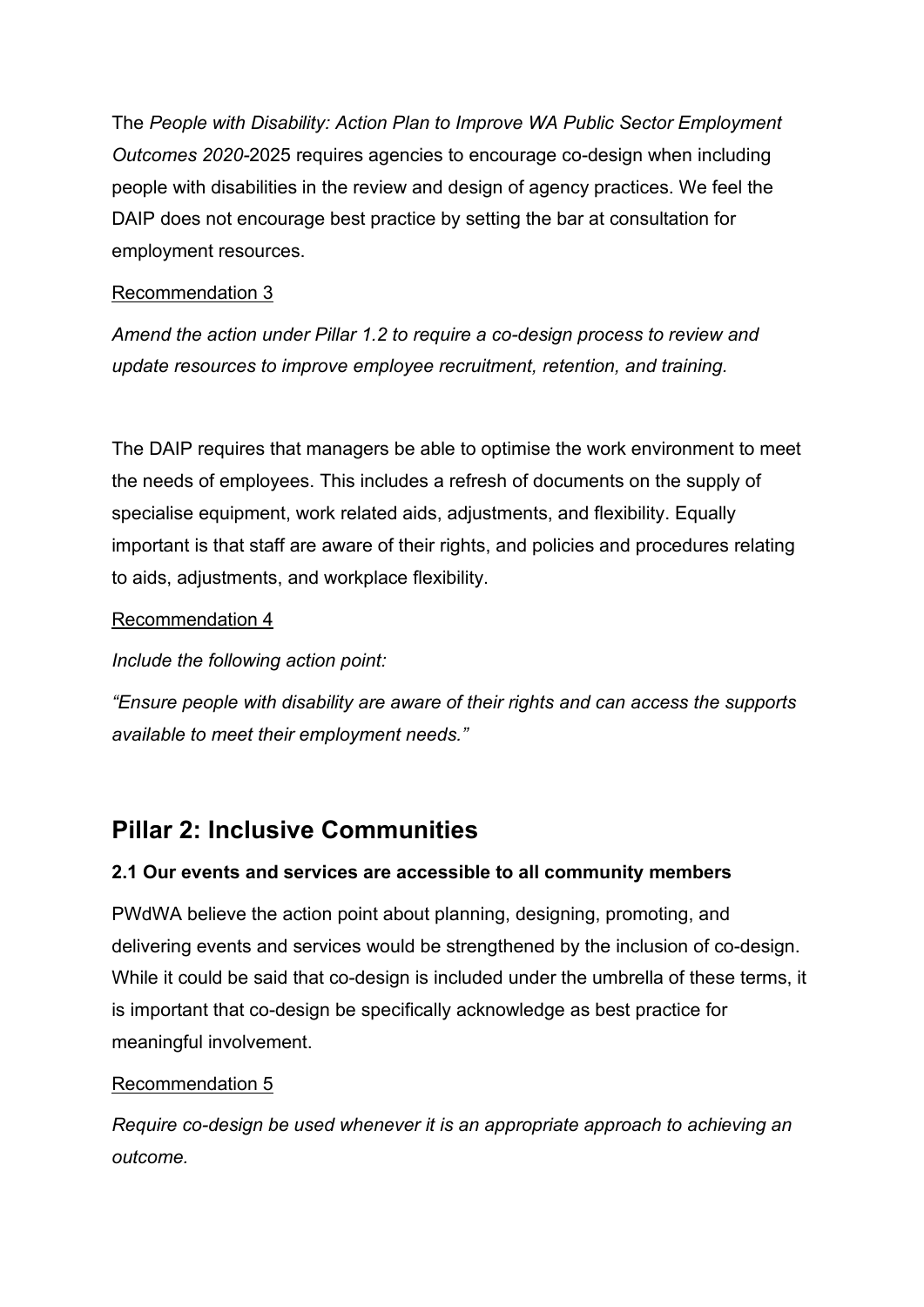We are concerned about the use of the phrase "keep in mind" in the second action. This phrase does not suggest service users being at the centre of processes.

### Recommendation 6

*Amend the action point to:*

*"From the start, we will keep people who will use the service at the centre of our decision making."*

### **2.2 Our buildings and other facilities are accessible to all community members**

Action point 1 under section 2.2 could be better aligned with WA's State Disability Strategy which requires universal design for both new infrastructures, as well as progressive retrofitting of existing facilities to improve accessibility.[4](#page-4-0) The DAIP refers to external evaluations of building and facilities for access but does not definitively state that action will be taken to improve accessibility. Given the 5-year timeline of the DAIP we would expect to see steps taken to address accessibility issues in existing infrastructure.

### Recommendation 7

*Include a specific action to progressively retrofit or renovate existing infrastructure to improve accessibility.*

The WA State Disability Plan is working towards Universal Design being a requirement for new builds. The use of the word "incorporate" suggests something as part of a whole. As such, its use 'waters down' the intention of the WA State Disability Plan.

### Recommendation 8

<span id="page-4-0"></span>*Amend the action point to reflect a requirement for universal design in all new buildings and facilities.*